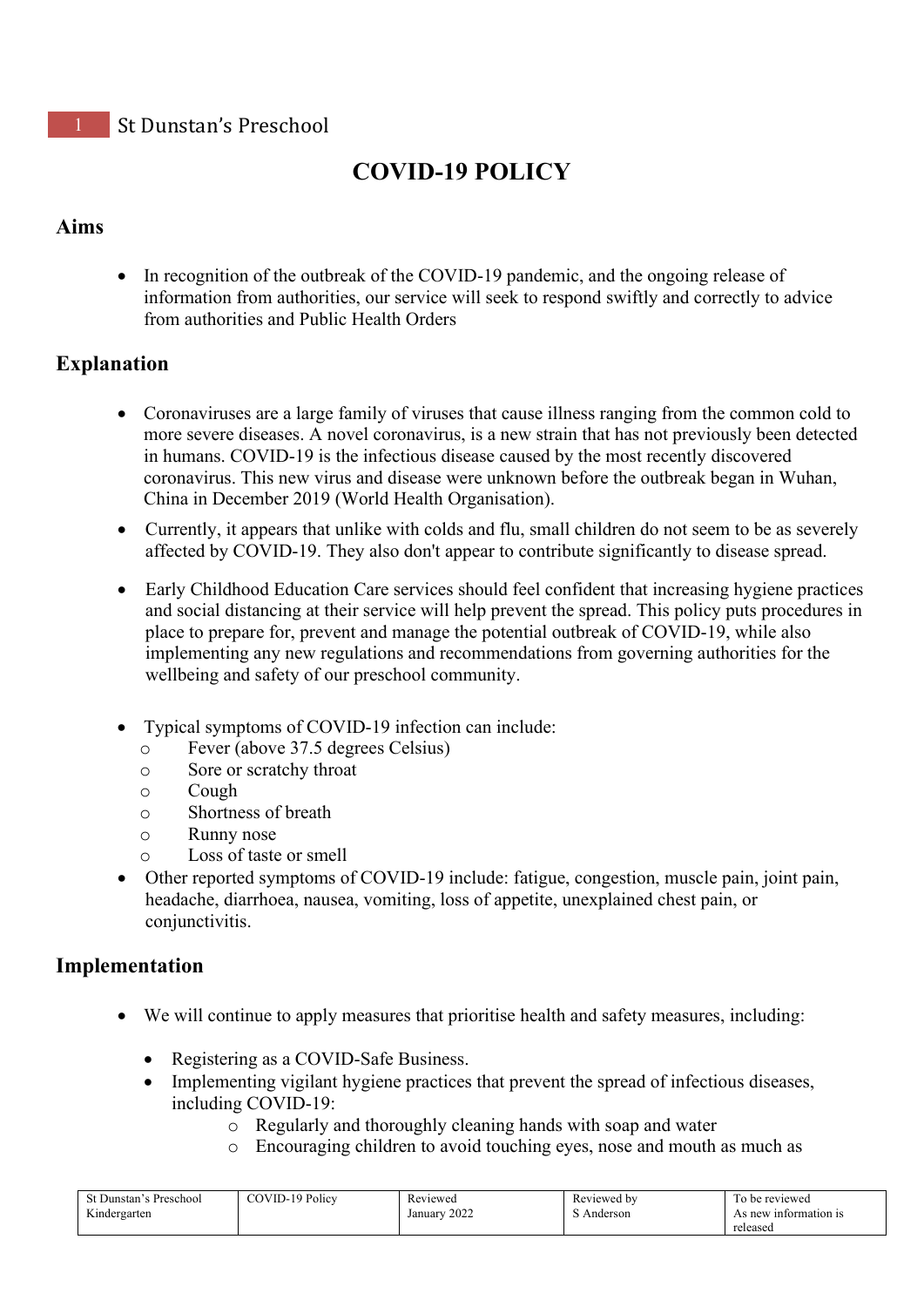#### possible

- o Following good respiratory hygiene when coughing or sneezing
	- Cover mouth and nose with bent elbow or tissue
		- Dispose of used tissue immediately
		- Wash hands with soap and water
- o **Anyone (staff, families and children) who is sick with any symptoms, even with mild symptoms,** should not attend **early childhood education and care facilities, get tested immediately and self-isolate until a negative result is received.**
- o **The preschool will require evidence of the negative result before a child may resume their attendance. Families will be encouraged to keep their child home until they are well.**
	- It is recognised that children can often experience prolonged coughs and nasal discharge during or after a cold or illness. Children will be taught and encouraged to use effective hygiene practices of wiping and blowing their nose with tissues, washing their hands and coughing or sneezing into their elbows. For the health and wellbeing of other children and staff members, as well as the child's own comfort, if a child is unable to manage this effectively their parent/caregiver will be contacted to pick the child up.

#### **Children with allergies**

- For children or staff with seasonal allergic rhinitis or other conditions that have similar symptoms to COVID-19, but where symptoms are ongoing due to diagnosed allergies, an initial negative COVID-19 test is required before returning to ECE.
- Following this, only if the person's symptoms change from their usual symptoms, then repeat COVID-19 testing should be performed.
- o If a child or staff member becomes ill while they are at the service, they should be sent home as soon as possible. While awaiting collection by their carer, ideally, the symptomatic child should be cared for in an area that is separated from other children at the service (this location will be our downstairs meeting room, and supervised by an educator). This is to prevent the spread of respiratory viruses.
- o Best practice guideline *Staying Healthy: Preventing infectious diseases in early childhood education and care services* will be referred to.
- The location of current COVID-19 cases will be monitored continually. Anyone who has been to the location of a confirmed case must follow the recommended actions by governing authorities (close contact, get tested, self-isolate, monitor for symptoms)
- Excursions and incursions will be restricted during heightened risk periods and risk assessments will be conducted prior to their implementation in consideration of:
	- o The latest advice from the Australian Health Protection Principle Committee (AHPPC)
	- o Those at high risk, such as those with medical conditions
- Visitors to the preschool will be limited, and reviewed on a case-by-case basis. Detailed records of all visitors will be kept, including contact numbers for tracing purposes.
- Reviewing any large or 'non-essential' gatherings or events (including visitors day, orientation days, party days)

| t Dunstan's Preschool<br>Kindergarten | COVID-19 Policy | Reviewed<br>2022<br>January | Reviewed by<br>$\sim$<br>Anderson | I'o be reviewed<br>As new information is |
|---------------------------------------|-----------------|-----------------------------|-----------------------------------|------------------------------------------|
|                                       |                 |                             |                                   | released                                 |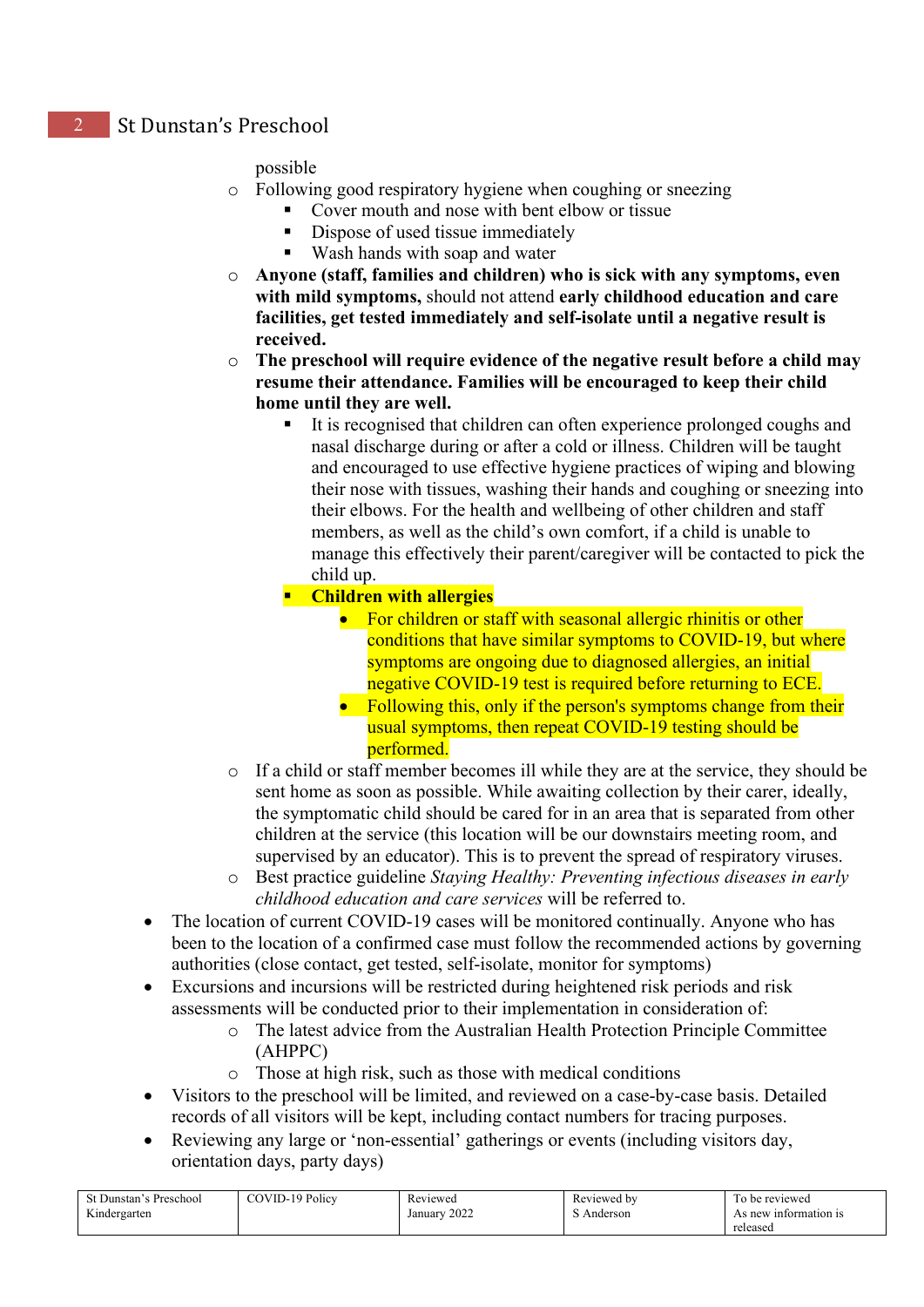- o All events to be held will have a thorough risk assessment conducted and measures put in place to ensure the safety and wellbeing of everyone in attendance.
- Cleaning and hygiene
	- o Our service maintains a clean and hygienic environment. During any infectious disease outbreak, routine environmental cleaning is increased in frequency, particularly on high-touch surfaces such as door handles, tables, light switches, gates, sign in pens, and bathroom areas, and any toys/surfaces which may have been mouthed or in contact with bodily fluids.
	- o Surfaces are cleaned to reduce any dirt/grime and then disinfected to remove germs.
	- o The preschool will follow Department of Health guidelines for cleaning in the event of a positive COVID case
- Physical distancing
	- o It is not required for children to physically distance from each other, nor for educators to physically distance from children.
	- o Families will be encouraged to maintain physical distance during drop off and pick up times.
	- o While masks are not mandatory, families will be encouraged to make the decision that is best for themselves
	- o We will take into consideration the environment and experiences we plan to minimise close contact including:
		- The set up of the room and placement of experiences, limiting the number of whole group experiences.
		- Limiting the mixing of educators and children between rooms where possible.
		- The set up of more individual and small group experiences throughout the room. A greater range of experiences can encourage children to spread out more broadly.
		- Increased rotation of resources and increasing the frequency of cleaning resources.
		- The outdoor environment will be utilised to its full potential as it naturally provides more space for children and the set up of more experiences for children to engage in.
	- o Where possible educators and staff will spread out within the environment throughout the day and during programming and planning meetings.
- Encouraging good health and sanitation
	- o Service of food and water
		- Families are to provide morning tea, lunch and afternoon tea (suspending shared fruit platters to reduce the risk of cross-infection).
		- Parent volunteers for kitchen duties will be suspended during heightened outbreaks and reviewed periodically. Any volunteers must be in good health.
		- Families may provide cakes/treats for children's birthday celebrations provided they are in good health.

| St Dunstan's Preschool | COVID-19 Policy | Reviewed        | Reviewed by | To be reviewed        |
|------------------------|-----------------|-----------------|-------------|-----------------------|
| Kindergarten           |                 | 2022<br>January | S Anderson  | As new information is |
|                        |                 |                 |             | released              |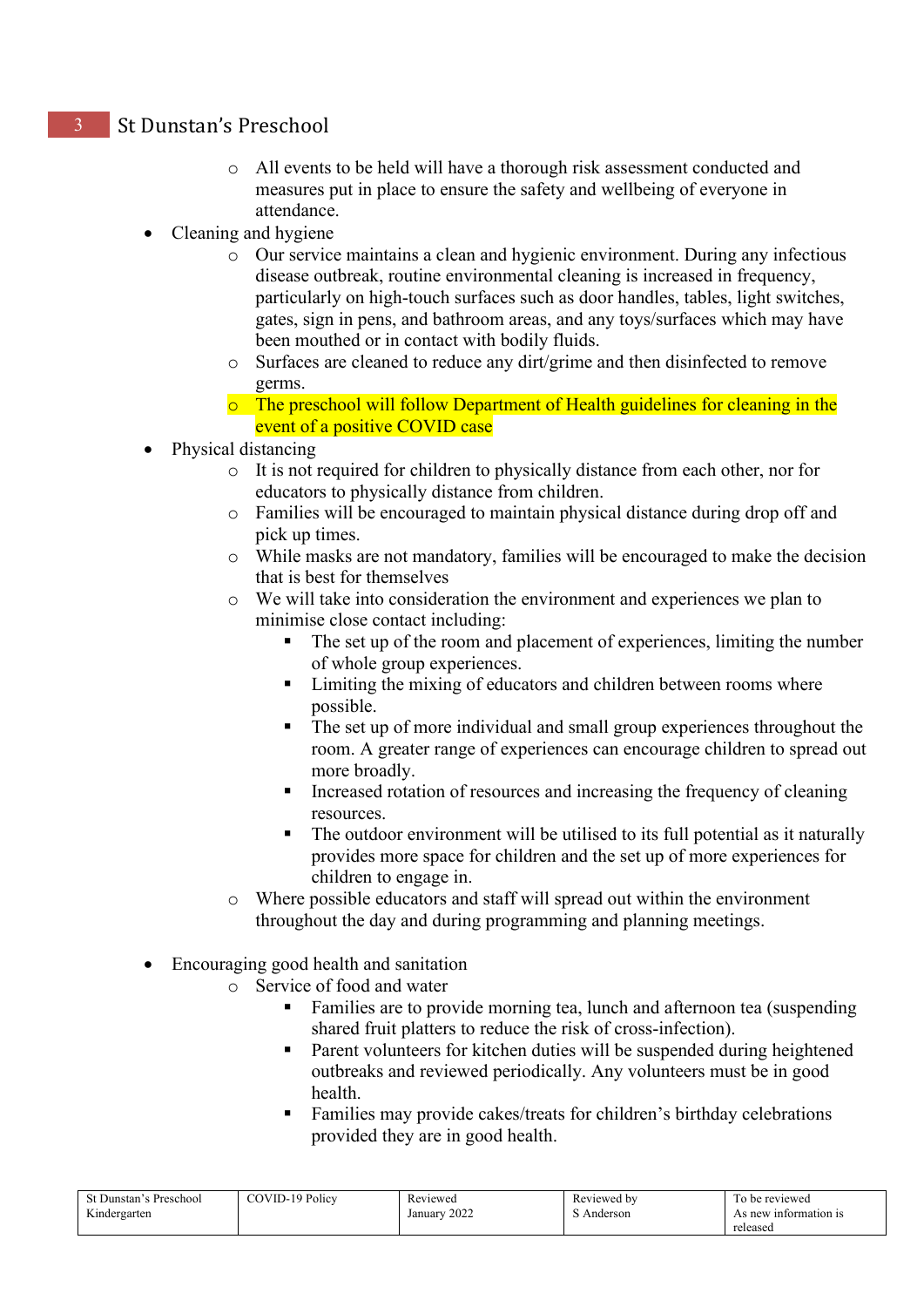- Monitoring sources of public health information
	- o Trusted sources of information include:
		- Australian Government Department of Health: [www.health.gov.au](http://www.health.gov.au/)
		- Coronavirus information for schools and early childhood centres, students and parents: [https://education.nsw.gov.au/early-childhood](https://education.nsw.gov.au/early-childhood-education/coronavirus/advice-for-services-and-providers)[education/coronavirus/advice-for-services-and-providers](https://education.nsw.gov.au/early-childhood-education/coronavirus/advice-for-services-and-providers)
		- Corona Health Information Line: 1800 020 080
		- Public Health Unit: 1300 066 055
		- The Regulatory Authority relevant to our service
- Implementing all measures recommended by authorities
	- o In recognition of the rapid and consistent release of information related to COVID-19 our service will refer to the reliable authorities daily.
	- o Any updates in advice, directions and guidance will be communicated to staff and families immediately, and followed accordingly.
- Educating and informing our community with current and trusted information.
- Should there be any concerns regarding the health of a child at the service, families will be asked to seek medical attention. Further guidance may be sought from Health direct on 1800 022 222
- Notification of the Regulatory Authority
	- o If the Approved Provider (preschool) is required to close or reduce the number of children at our service for a period of time, this will be notified to the NSW Regulatory Authority within 24hrs
	- o If a child or staff member at the service is diagnosed with COVID-19 this will be reported to the regulatory authority and local public health unit
	- o A confirmed case of COVID-19 is a serious incident and as such will be notified as soon as practical within 24 hours
	- o Our service will remain diligent in reporting responsibilities and any directions provided to the service by the Ministry of Health

#### **Key Sources:**

**Early Childhood Australia, (2020).** ECA Response: COVID-19, Accessed March 20<sup>th</sup> from <http://www.earlychildhoodaustralia.org.au/media/eca-covid-19-response/>

**World Health Organisation, (2020).** Coronavirus Disease, COBID-19: Advice for public. Accessed March 19 from <https://www.who.int/emergencies/diseases/novel-coronavirus-2019/advice-for-public>

**National Health and Medical Research Council (NHMRC), (2012).** Staying Healthy: Preventing infectious diseases in early childhood education and care services  $(5<sup>th</sup> Ed.)$ 

**NSW Government, Department of Education, (2021).** Covid-19 guidelines for ECEC Services, accessed January 26 from <https://education.nsw.gov.au/early-childhood-education/coronavirus/advice-for-services-and-providers>

**NSW Government, Department of Health, (2020).** Novel Coronaviruses Health Alert, accessed March 19 from <https://www.health.gov.au/news/health-alerts/novel-coronavirus-2019-ncov-health-alert> <https://www.health.gov.au/resources/publications/coronavirus-covid-19-information-for-schools-and-early-childhood-centres>

| Preschool<br>St Dunstan's | COVID-19 Policy | $\mathbf{r}$<br>Reviewed | Reviewed by | To be reviewed           |
|---------------------------|-----------------|--------------------------|-------------|--------------------------|
| $x \sim$<br>indergarten   |                 | 2022<br>January          | Anderson    | new:<br>7 information is |
|                           |                 |                          |             | released                 |